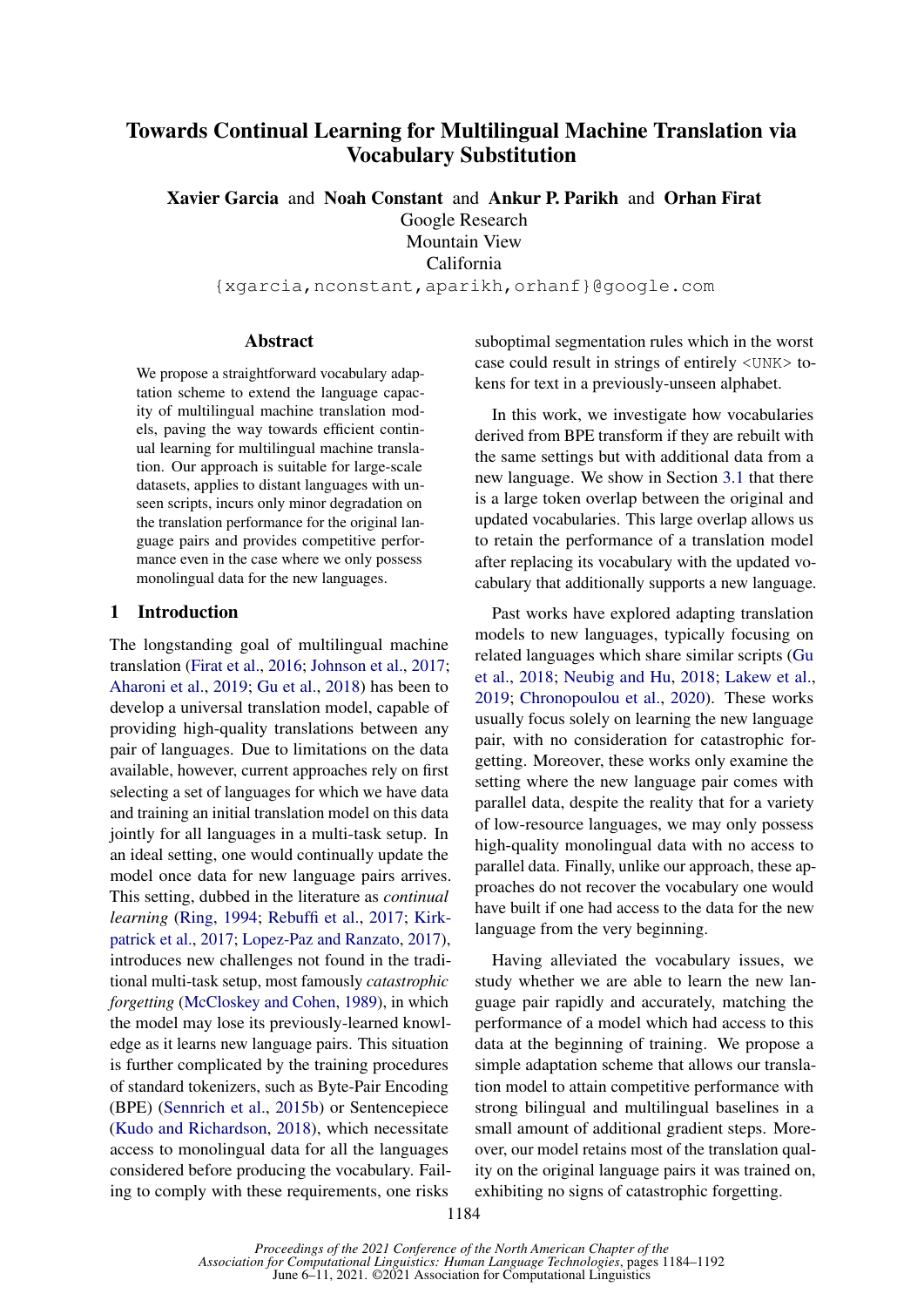### 2 Continual learning via vocabulary substitution

Related works Adapting translation models to new languages has been studied in the past. [Neu](#page-5-7)[big and Hu](#page-5-7) [\(2018\)](#page-5-7) showed that a large multilingual translation model trained on a subset of languages of the TED dataset [\(Qi et al.,](#page-5-9) [2018\)](#page-5-9) could perform translation on the remaining (related) languages. [Tang et al.](#page-6-3) [\(2020\)](#page-6-3) was able to extend the multilingual translation model mBART [\(Liu et al.,](#page-5-10) [2020\)](#page-5-10) from 25 to 50 languages by exploiting the fact that mBART's vocabulary already supported those additional 25 languages. [\(Escolano et al.,](#page-5-11) [2021\)](#page-5-11) was able to add new languages to machine translation models by training language-specific encoders and decoders. Other works [\(Zoph et al.,](#page-6-4) [2016;](#page-6-4) [Lakew](#page-5-12) [et al.,](#page-5-12) [2018,](#page-5-12) [2019;](#page-5-8) [Escolano et al.,](#page-4-2) [2019\)](#page-4-2) have studied repurposing translation models as initializations for bilingual models for a target low-resource language pair. Most recently [\(Chronopoulou et al.,](#page-4-1) [2020\)](#page-4-1) examined reusing language models for highresource languages as initializations for unsupervised translation models for a related low-resource language through the following recipe: build vocabulary  $V_X$  and a language model for high-resource language  $X$ ; once data for low-resource language Y arrives, build a joint vocabulary  $V_{X,Y}$  and let  $V_{Y|X}$  be the tokens from Y that appear in  $V_{X,Y}$ ; substitute the vocabulary for the language model with the one given by  $V_X \cup V_{Y|X}$  and use the language model as the initialization for the translation model.

Our approach In this work, we are not only interested in the performance of our multilingual translation models on new language pairs, we also require that our models *retain* the performance on the multiple language pairs that they were initially trained on. We will also be interested in how the performance of these models compares with those obtained in the oracle setup where we have all the data available from the start. The approaches discussed above generate vocabularies that are likely different (both in selection and number of tokens) from the vocabulary one would obtain if one had *a priori* access to the missing data, due to the special attention given to the new language. This architectural divergence will only grow as we continually add new languages, which inhibits the comparisons to the oracle setup. We eliminate this mismatch by first building a vocabulary  $\mathcal{V}_N$  on the N languages

available, then once the new language arrives, build a new vocabulary  $\mathcal{V}_{N+1}$  as we would have if we had possessed the data from the beginning and replace  $V_N$  with  $V_{N+1}$ . We then reuse the embeddings for tokens in the intersection<sup>[1](#page-1-0)</sup> and continue training.

The success of our approach relies on the fact for large N (i.e. the multilingual setting),  $V_N$  and  $V_{N+1}$  are mostly equivalent, which allows the model to retain its performance after we substitute vocabularies. We verify this in the following section.

#### 3 Experiments

In this section, we outline the set of experiments we conducted in this work. We first discuss the languages and data sources we use for our experiments. We then provide the training details for how we trained our initial translation models. Next, we compute the token overlap between various vocabularies derived from BPE before and after we include data for a new language and empirically verify that this overlap is large if the vocabulary already suppots a large amount of languages. We then examine the amount of knowledge retained after vocabulary substitution by measuring the degradation of the translation performance on the original language pairs from replacing the original vocabulary with an updated one. Finally, we examine the speed and quality of the adaptation to new languages under various settings.

Languages considered Our initial model will have to access to data coming from [2](#page-1-1)4 languages<sup>2</sup>. Our monolingual data comes primarily from the newscrawl datasets<sup>[3](#page-1-2)</sup> and Wikipedia, while the parallel data comes WMT training sets and Paracrawl. We will adapt our model to the following four languages: Kazakh, which is not related linguistically to any of the original 24 languages, but does share scripts with Russian and Bulgarian; Bengali, which is related to the other Indo-Aryan languages but possesses a distinct script; Polish, which is related to (and shares scripts with) many of the Slavic languages in our original set; Pashto, which

<span id="page-1-0"></span><sup>&</sup>lt;sup>1</sup>Tokens shared between the two vocabularies are also forced to share the same indices. The remaining tokens are rewritten but we still reuse the outdated embeddings.

<span id="page-1-1"></span><sup>&</sup>lt;sup>2</sup>In alphabetical order: Bulgarian, Czech, Danish, German, Greek, English, Spanish, Estonian, Finnish, French, Gujarati, Hindi, Croatian, Hungarian, Italian, Lithuanian, Latvian, Portugese, Romanian, Russian, Slovak, Slovenian, Tamil.

<span id="page-1-2"></span><sup>3</sup> http://data.statmt.org/news-crawl/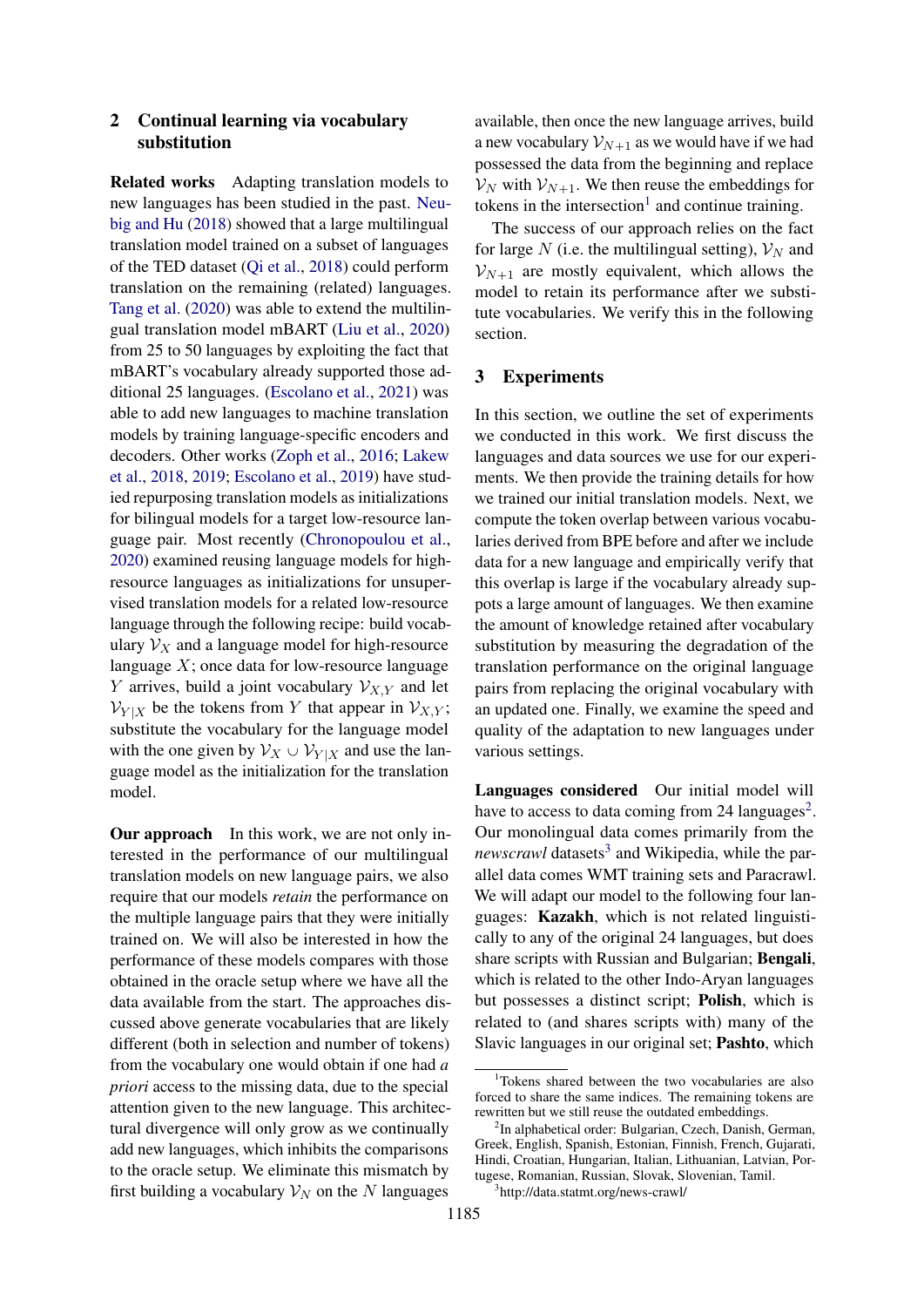<span id="page-2-7"></span>

Figure 1: The degradation in BLEU from substituting vocabularies at inference. The black dashed line represents the performance from the model trained with the modified vocabulary from the beginning, while the curves represent the BLEU scores from the original model using the new vocabulary at inference.

is not closely related $4$  to any of the languages in our original set and has a distinct script. We provide an in-depth account of the data available for each language in the appendix.

Model configurations We perform our experiments in JAX [\(Bradbury et al.,](#page-4-3) [2018\)](#page-4-3), using the neural network library  $FLAX<sup>5</sup>$  $FLAX<sup>5</sup>$  $FLAX<sup>5</sup>$ . We use Transformers [\(Vaswani et al.,](#page-6-5) [2017\)](#page-6-5) as the basis of our translation models. We use the Transformer Big configuration and a shared BPE model of 64k tokens with byte-level fallback using the Sentencepiece<sup>[6](#page-2-3)</sup> library. We used a maximum sequence length of 100, discarded all sequences longer than that during training.

Sampling scheme We train our models leveraging both monolingual and parallel datasets, following previous work [\(Siddhant et al.,](#page-6-6) [2020;](#page-6-6) [Garcia](#page-5-13) [et al.,](#page-5-13) [2020\)](#page-5-13). We sample examples from monolingual and parallel sources with equal probability. Within each source, we use a temperature-based sampling scheme based on the numbers of samples of the relevant datasets with a temperature of 5 [\(Arivazhagan et al.,](#page-4-4) [2019\)](#page-4-4).

Training objectives We apply the MASS objective [\(Song et al.,](#page-6-7) [2019\)](#page-6-7) on the monolingual data and cross-entropy on the parallel data. We used the Adam[\(Kingma and Ba,](#page-5-14) [2015\)](#page-5-14) optimizer, with an initial learning rate of 4e-4, coupled with a linear warmup followed by a linear decay to 0. The initial warmup took 1k steps, and the total training time was 500k steps. We also included weight decay with a hyperparameter of 0.2.

<span id="page-2-6"></span>

| # langs<br>in base | hn    | pl    | kk    | ps    | $bn+pl$<br>$+kk+ps$ |
|--------------------|-------|-------|-------|-------|---------------------|
| 1                  | 53.5% | 47.0% | 46.0% | 47.8% | 24.4%               |
| 5                  | 84.0% | 80.8% | 81.8% | 80.2% | 57.7%               |
| 10                 | 90.3% | 87.4% | 89.3% | 87.2% | 70.9%               |
| 15                 | 93.1% | 91.8% | 90.7% | 90.5% | 76.9%               |
| 20                 | 94.8% | 90.1% | 93.0% | 93.1% | 79.2%               |
| 24                 | 95.4% | 94.3% | 95.2% | 93.5% | 82.7%               |

Table 1: Percentage of token overlap between vocabularies before & after the inclusion of a new language. We denote the case where we add all the unseen languages by the column 'bn+pl+kk+ps'.

Evaluation We use beam search with a beam size of 4 and a length penalty of  $\alpha = 0.6$  for decoding. We evaluate the quality of our models using BLEU scores [\(Papineni et al.,](#page-5-15) [2002\)](#page-5-15). We exclusively use detokenized BLEU, computed through sacreBLEU [\(Post,](#page-5-16) [2018\)](#page-5-16) for consistency with previous work and future reproducability.[7](#page-2-4)

### <span id="page-2-0"></span>3.1 Transfer learning from vocabulary substitution

Measuring token overlap We now examine the impact on the vocabulary derived from a BPE model upon the inclusion on a new language. We first build corpora consisting of text<sup>[8](#page-2-5)</sup> from 1, 5, 10, 15, 20, and 24 of our original languages. For each corpus, we make copies and add additional data for either Bengali, Polish, Kazakh, Pashto, or their union, yielding a total of 30 corpora. We build BPE models using the same settings for each corpus, compute the token overlap between the vocabularies with and without the additional language, and

<span id="page-2-1"></span><sup>&</sup>lt;sup>4</sup>Closest languages are in the Indic branch, but the Indic and Iranian branches split over 4000 years ago.

<span id="page-2-3"></span><span id="page-2-2"></span><sup>5</sup> https://github.com/google/flax

 $6$ We use 1.0 character coverage, split by whitespace, digits, and include a special token MASK for the MASS objective.

<span id="page-2-4"></span> $7$ BLEU + case.mixed + numrefs.1 + smooth.exp + tok.13a + version.1.4.14

<span id="page-2-5"></span><sup>&</sup>lt;sup>8</sup>We used 1 million lines of raw text per language.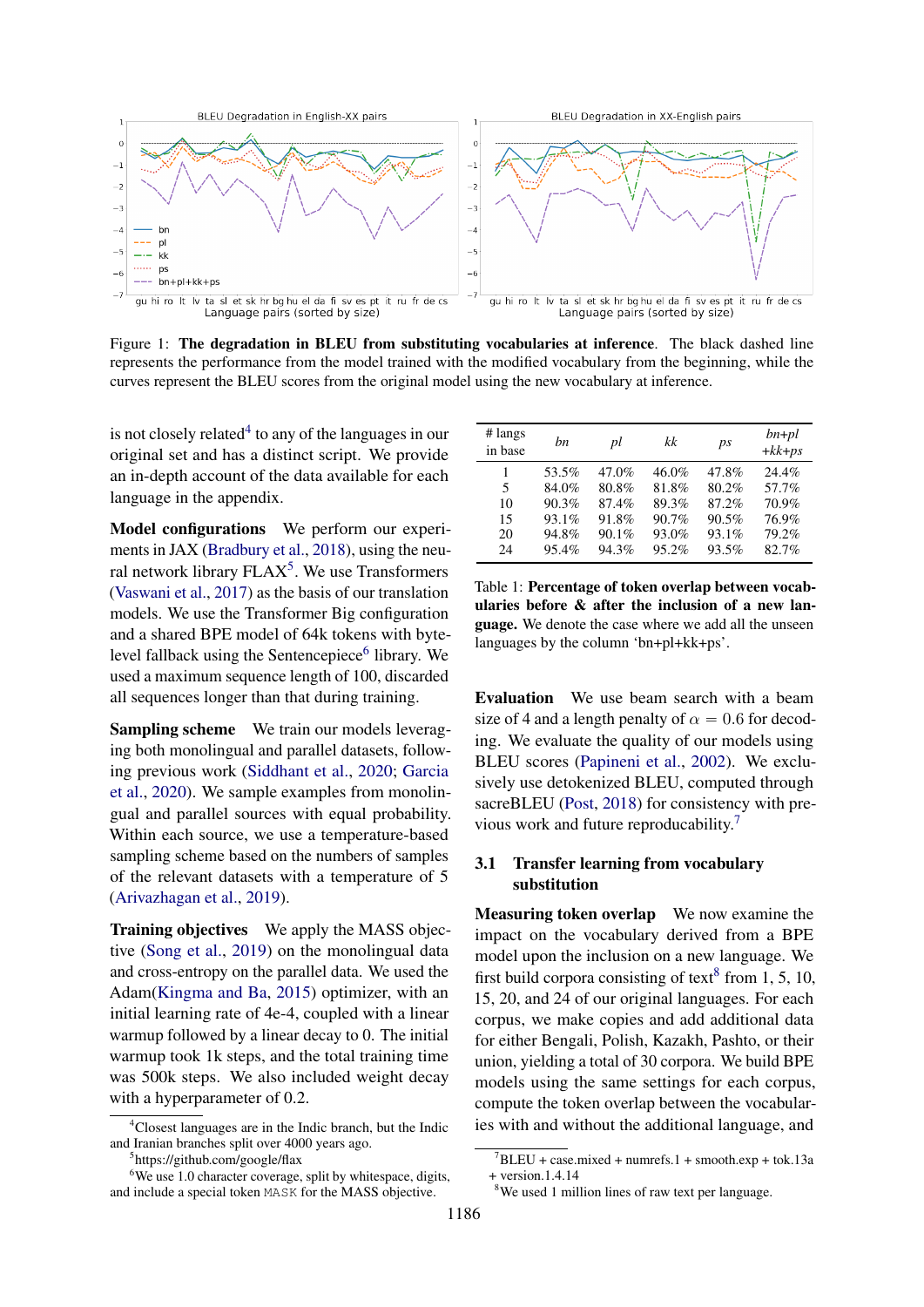<span id="page-3-1"></span>

|            | Model                          | <i>PMIndia</i><br>$bn \leftrightarrow en$ |                          |      | newsdev2020<br>$pl \leftrightarrow en$ |     | newstest2019<br>$kk \leftrightarrow en$ |                          | <b>FLoRes</b> devset<br>$ps \leftrightarrow en$ |
|------------|--------------------------------|-------------------------------------------|--------------------------|------|----------------------------------------|-----|-----------------------------------------|--------------------------|-------------------------------------------------|
| Original   | Unadapted                      | 0.0                                       | 0.0                      | 2.4  | 4.0                                    | 0.7 | 2.2                                     | 0.0                      | 0.0                                             |
|            | xx monolingual & parallel      | 5.7                                       | 13.6                     | 20.2 | 26.2                                   | 3.9 | 17.2                                    | 2.8                      | 10.3                                            |
| Vocabulary | $4xx$ monolingual $&$ parallel | 5.3                                       | 15.1                     | 18.3 | 25.0                                   | 2.7 | 15.8                                    | 2.3                      | 8.4                                             |
|            | xx monolingual                 | 0.0                                       | 1.7                      | 13.9 | 24.3                                   | 0.9 | 19.0                                    | 0.0                      | 6.5                                             |
| Adapted    | $xx$ monolingual $(+BT)$       | $\overline{\phantom{0}}$                  | $\overline{\phantom{0}}$ | 21.3 | 24.1                                   | 4.7 | 19.5                                    | $\overline{\phantom{0}}$ |                                                 |
| Vocabulary | xx monolingual & parallel      | 10.0                                      | 27.2                     | 21.5 | 27.5                                   | 5.9 | 20.2                                    | 6.6                      | 15.1                                            |
|            | $4xx$ monolingual $&$ parallel | 10.5                                      | 26.4                     | 20.3 | 26.8                                   | 5.6 | 20.5                                    | 6.7                      | 15.2                                            |
| Oracle     | xx monolingual & parallel      | 10.1                                      | 29.2                     | 19.6 | 26.8                                   | 5.4 | 20.5                                    | 6.6                      | 14.7                                            |
|            | $4xx$ monolingual $&$ parallel | 10.0                                      | 28.6                     | 18.9 | 26.4                                   | 5.4 | 20.3                                    | 6.2                      | 14.4                                            |

Table 2: **BLEU scores on the new languages.** The "monolingual" models have access to exclusively monolingual data for the new language(s), while "monolingual & parallel" models add parallel data as well. Models with "xx" add a single language, while "4xx" models add four languages together.

<span id="page-3-2"></span>

Figure 2: **Measuring forgetting after adaptation.** The difference in BLEU for the original language pairs between the oracle model and models adapted to Kazakh.

report the results in Table [1.](#page-2-6) In the multilingual setting, we attain large token overlap, more than 90%, even for languages with distinct scripts or when we add multiple languages at once. We extend this analysis to different vocabulary sizes and examine which tokens are "lost" in Appendix A.3.

#### 3.2 Evaluating translation quality and catastrophic forgetting

Measuring the deterioration from swapping vocabularies at inference To measure the amount of knowledge transferred through the vocabulary substitution, we compute the translation performance of our initial translation model with the adapted vocabularies *without any additional updates*. For each new language, we compute the change in BLEU from the model with its original vocabulary and the one utilizing the adapted one and plot the results in Figure [1.](#page-2-7) Notably, we only incur minor degradation in performance from the vocabulary substitution.

We now study the effect of introducing a new language into our translation model. We require an adaptation recipe which enjoys the following properties: *fast*, in terms of number of additional gradient steps; *performant*, in terms of BLEU scores on the new language pair; *retentive*, in terms of minimal regression in the translation performance of the model on the original language pairs.

Our solution: re-compute the probabilities for the temperature-based sampling scheme using the new data, upscale the probabilities of sampling new datasets by a factor then rescale the remaining probabilities so that their combined sum is one. We limit ourselves to either 15k or 30k additional steps (3% and 6% respectively of the training time for the original model) depending on the data available $9$ to ensure fast adaptation. We reset the Adam optimizer's stored accumulators, reset the learning rate to 5e-5 and keep it fixed. We provide more details in Appendix A.2. Aside from these modifications, we continue training with the same objectives as before unless noted otherwise. We include the results for oracle models trained in the same way as the original model but with access to both the adapted

<span id="page-3-0"></span><sup>&</sup>lt;sup>9</sup>We use 15k steps if we leverage both monolingual and parallel data for a single language pair. We use 30k steps if we only use monolingual data or if we are adapting to all four languages at once.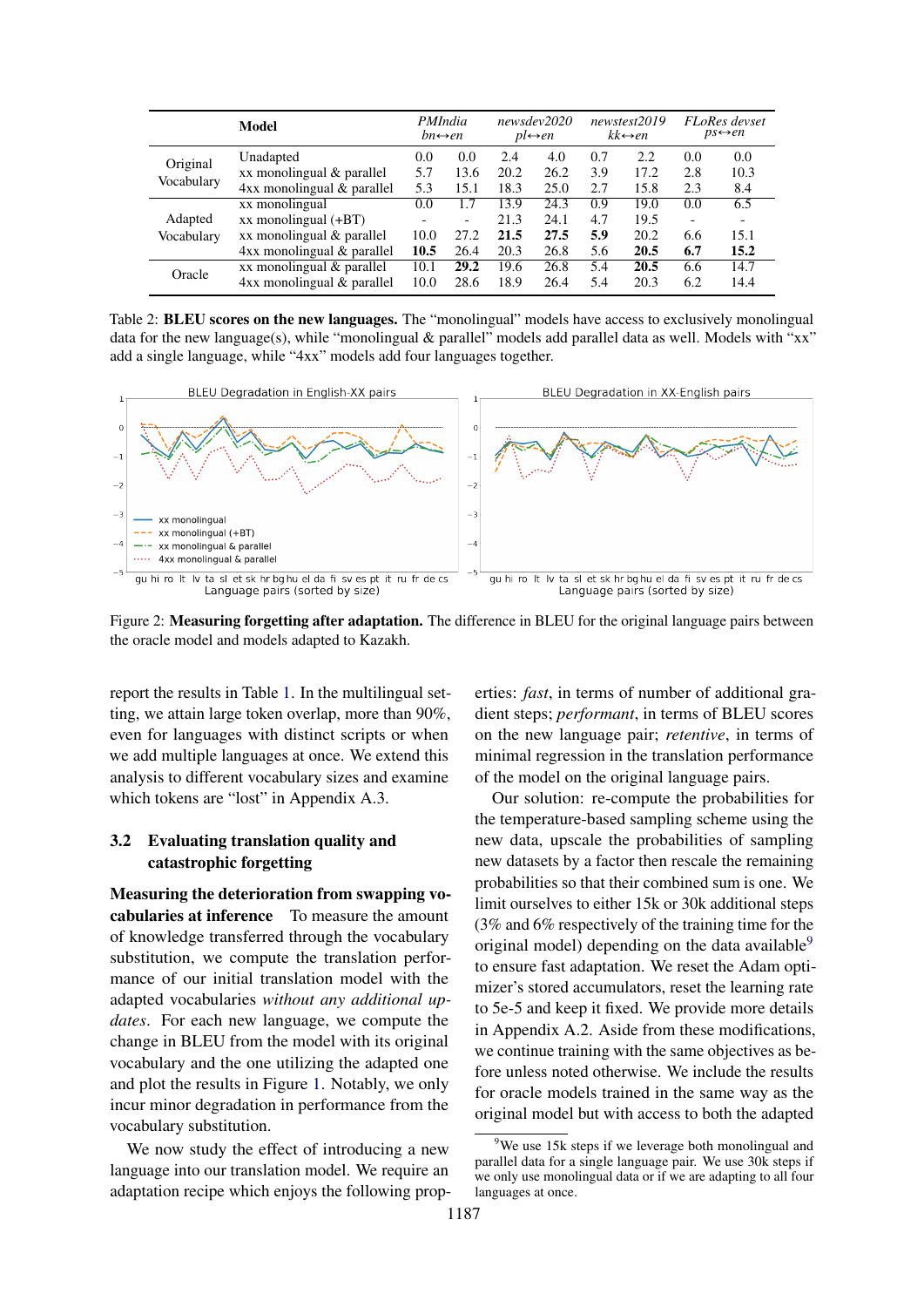vocabulary *and* the missing data. We compute the BLEU scores and report them in Table [2.](#page-3-1)

Our models adapted with parallel data are competitive with the oracle models, even when we add all four languages at once and despite the restrictions we imposed on our adaption scheme. For languages that share scripts with the original ones (Kazakh and Polish), we can also attain strong performance leveraging monolingual data alone, albeit we need to introduce back-translation [\(Sennrich](#page-6-8) [et al.,](#page-6-8) [2015a\)](#page-6-8) for optimal performance. We can also adapt the translation model using the original vocabulary, but the quality lags behind the models using the adapted vocabularies. This gap is larger for Bengali and Pashto, where the model is forced to rely on byte-level fallback, further reaffirming the value of using the adapted vocabularies.

To examine whether catastrophic forgetting has occured, we proceed as in Section [3.1](#page-2-0) and examine the performance on the original language pairs after adaptation on the new data against the oracle model which had access to this data in the beginning of training. We present the results for the models adapted to Kazakh in Figure [2.](#page-3-2) All the models' performance on the original language pairs deviate only slightly from the oracle model, mitigating some of the degradation from the vocabulary substitution i.e. compare the kk and bn+pl+kk+ps curves in Figure [1](#page-2-7) to the curves in Figure [2.](#page-3-2)

Lastly, we compare our models with external baselines for Kazakh. We consider the multilingual model mBART [\(Liu et al.,](#page-5-10) [2020\)](#page-5-10) as well as all the WMT submissions that reported results on English  $\leftrightarrow$  Kazakh. Of these baselines, only mBART and [\(Kocmi et al.,](#page-5-17) [2018\)](#page-5-17) use sacreBLEU which inhibits proper comparison with the rest of the models. We include them for completeness. We report the scores in Table [3.](#page-4-5) Our adapted models are able to outperform mBART in both directions, and as well some of the weaker WMT submissions, despite those models specifically optimizing for that language pair and task.

### 4 Conclusion

We present an approach for adding new languages to multilingual translation models. Our approach allows for rapid adaptation to new languages with distinct scripts with only a minor degradation in performance on the original language pairs.

<span id="page-4-5"></span>

|                                 | Model                      |      | newstest2019<br>$kk \leftrightarrow en$ |
|---------------------------------|----------------------------|------|-----------------------------------------|
| Without                         | xx monolingual             | 0.9  | 19.0                                    |
| $en \leftrightarrow kk$         | $xx$ monolingual $(+BT)$   | 4.7  | 19.5                                    |
|                                 | Kocmi and Bojar (2019)     | 8.7  | 18.5                                    |
|                                 | Li et al. (2019)           | 11.1 | 30.5                                    |
|                                 | Casas et al. $(2019)$      | 15.5 | 21.0                                    |
|                                 | Dabre et al. (2019)        | 6.4  | 26.4                                    |
| With<br>$en \leftrightarrow kk$ | Briakou and Carpuat (2019) |      | 9.94                                    |
|                                 | Littell et al. (2019)      |      | 25.0                                    |
|                                 | mBART (Liu et al., 2020)   | 2.5  | 7.4                                     |
|                                 | xx monolingual & parallel  | 5.9  | 20.2                                    |
|                                 | 4xx monolingual & parallel | 5.6  | 20.5                                    |

Table 3: BLEU scores on the new languages against external baselines. The models in italics are ours.

#### References

- <span id="page-4-0"></span>Roee Aharoni, Melvin Johnson, and Orhan Firat. 2019. Massively multilingual neural machine translation. In *NAACL*.
- <span id="page-4-4"></span>Naveen Arivazhagan, Ankur Bapna, Orhan Firat, Dmitry Lepikhin, Melvin Johnson, Maxim Krikun, Mia Xu Chen, Yuan Cao, George Foster, Colin Cherry, et al. 2019. Massively multilingual neural machine translation in the wild: Findings and challenges. *arXiv preprint arXiv:1907.05019*.
- <span id="page-4-3"></span>James Bradbury, Roy Frostig, Peter Hawkins, Matthew James Johnson, Chris Leary, Dougal Maclaurin, and Skye Wanderman-Milne. 2018. [Jax:](http://github.com/google/jax) [composable transformations of python+numpy pro](http://github.com/google/jax)[grams.](http://github.com/google/jax)
- <span id="page-4-8"></span>Eleftheria Briakou and Marine Carpuat. 2019. The university of maryland's kazakh-english neural machine translation system at wmt19. In *Proceedings of the Fourth Conference on Machine Translation (Volume 2: Shared Task Papers, Day 1)*, pages 134–140.
- <span id="page-4-6"></span>Noe Casas, José AR Fonollosa, Carlos Escolano, Christine Basta, and Marta R Costa-jussà. 2019. The talpupc machine translation systems for wmt19 news translation task: pivoting techniques for low resource mt. In *Proceedings of the Fourth Conference on Machine Translation (Volume 2: Shared Task Papers, Day 1)*, pages 155–162.
- <span id="page-4-1"></span>Alexandra Chronopoulou, Dario Stojanovski, and Alexander Fraser. 2020. Reusing a pretrained language model on languages with limited corpora for unsupervised nmt. *arXiv preprint arXiv:2009.07610*.
- <span id="page-4-7"></span>Raj Dabre, Kehai Chen, Benjamin Marie, Rui Wang, Atsushi Fujita, Masao Utiyama, and Eiichiro Sumita. 2019. Nict's supervised neural machine translation systems for the wmt19 news translation task. In *Proceedings of the Fourth Conference on Machine Translation (Volume 2: Shared Task Papers, Day 1)*, pages 168–174.
- <span id="page-4-2"></span>Carlos Escolano, Marta R. Costa-jussà, and José A. R. Fonollosa. 2019. [From bilingual to multilingual neu](https://doi.org/10.18653/v1/P19-2033)[ral machine translation by incremental training.](https://doi.org/10.18653/v1/P19-2033) In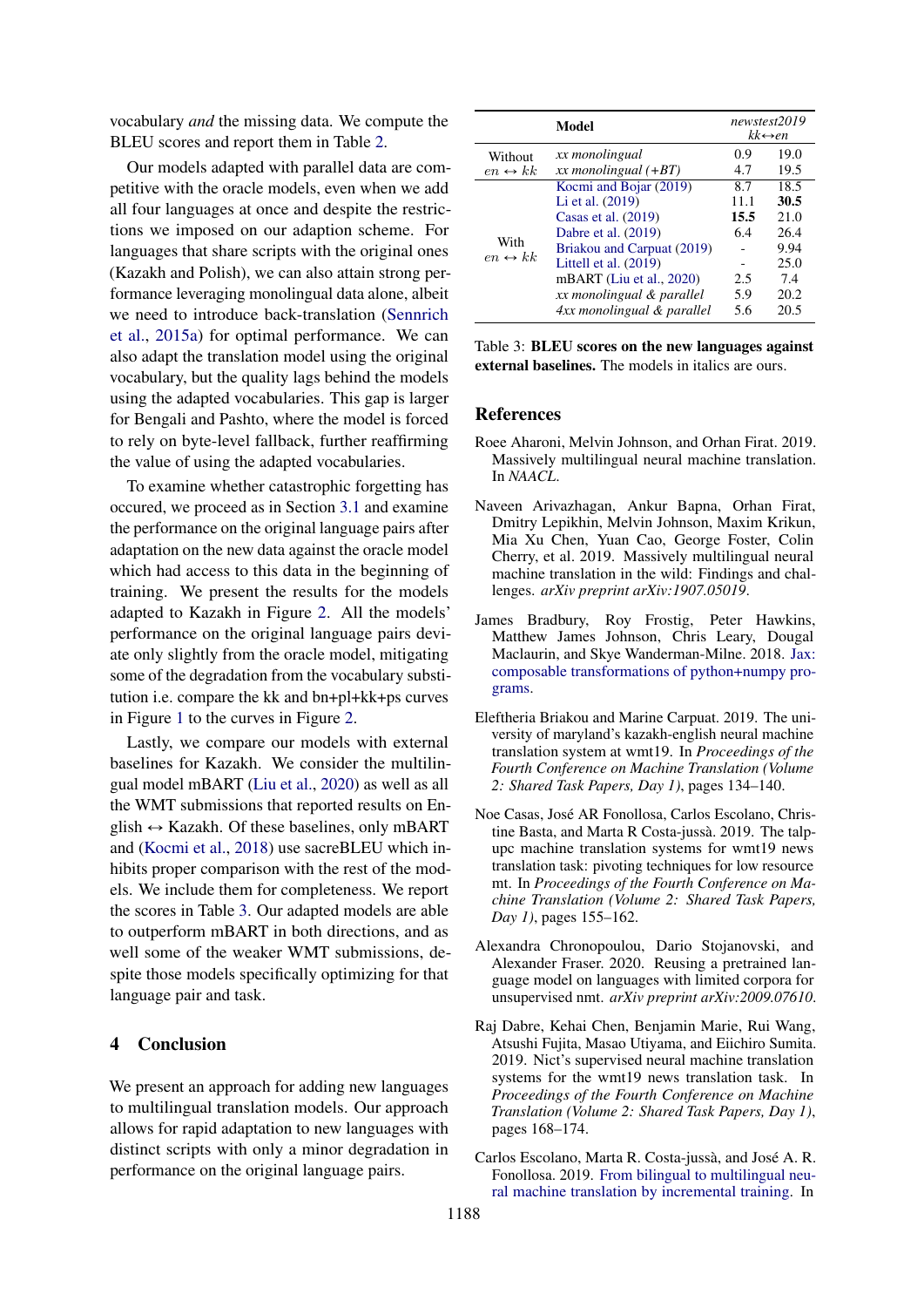*Proceedings of the 57th Annual Meeting of the Association for Computational Linguistics: Student Research Workshop*, pages 236–242, Florence, Italy. Association for Computational Linguistics.

- <span id="page-5-11"></span>Carlos Escolano, Marta R Costa-Jussà, and José AR Fonollosa. 2021. From bilingual to multilingual neural-based machine translation by incremental training. *Journal of the Association for Information Science and Technology*, 72(2):190–203.
- <span id="page-5-0"></span>Orhan Firat, Kyunghyun Cho, and Yoshua Bengio. 2016. Multi-way, multilingual neural machine translation with a shared attention mechanism. In *NAACL*.
- <span id="page-5-13"></span>Xavier Garcia, Pierre Foret, Thibault Sellam, and Ankur P Parikh. 2020. A multilingual view of unsupervised machine translation. *arXiv preprint arXiv:2002.02955*.
- <span id="page-5-2"></span>Jiatao Gu, Hany Hassan, Jacob Devlin, and Victor OK Li. 2018. Universal neural machine translation for extremely low resource languages. *arXiv preprint arXiv:1802.05368*.
- <span id="page-5-1"></span>Melvin Johnson, Mike Schuster, Quoc V Le, Maxim Krikun, Yonghui Wu, Zhifeng Chen, Nikhil Thorat, Fernanda Viégas, Martin Wattenberg, Greg Corrado, et al. 2017. Google's multilingual neural machine translation system: Enabling zero-shot translation. *Transactions of the Association for Computational Linguistics*, 5:339–351.
- <span id="page-5-14"></span>Diederik P Kingma and Jimmy Ba. 2015. Adam: A method for stochastic optimization. In *ICLR*.
- <span id="page-5-3"></span>James Kirkpatrick, Razvan Pascanu, Neil Rabinowitz, Joel Veness, Guillaume Desjardins, Andrei A Rusu, Kieran Milan, John Quan, Tiago Ramalho, Agnieszka Grabska-Barwinska, et al. 2017. Overcoming catastrophic forgetting in neural networks. *Proceedings of the national academy of sciences*, 114(13):3521–3526.
- <span id="page-5-18"></span>Tom Kocmi and Ondřej Bojar. 2019. [CUNI submission](https://doi.org/10.18653/v1/W19-5322) [for low-resource languages in WMT news 2019.](https://doi.org/10.18653/v1/W19-5322) In *Proceedings of the Fourth Conference on Machine Translation (Volume 2: Shared Task Papers, Day 1)*, pages 234–240, Florence, Italy. Association for Computational Linguistics.
- <span id="page-5-17"></span>Tom Kocmi, Roman Sudarikov, and Ondřej Bojar. 2018. [CUNI submissions in WMT18.](https://doi.org/10.18653/v1/W18-6416) In *Proceedings of the Third Conference on Machine Translation: Shared Task Papers*, pages 431–437, Belgium, Brussels. Association for Computational Linguistics.
- <span id="page-5-6"></span>Taku Kudo and John Richardson. 2018. Sentencepiece: A simple and language independent subword tokenizer and detokenizer for neural text processing. In *Proceedings of the 2018 Conference on Empirical Methods in Natural Language Processing: System Demonstrations*, pages 66–71.
- <span id="page-5-12"></span>Surafel M Lakew, Aliia Erofeeva, Matteo Negri, Marcello Federico, and Marco Turchi. 2018. Transfer learning in multilingual neural machine translation with dynamic vocabulary. *arXiv preprint arXiv:1811.01137*.
- <span id="page-5-8"></span>Surafel M Lakew, Alina Karakanta, Marcello Federico, Matteo Negri, and Marco Turchi. 2019. Adapting multilingual neural machine translation to unseen languages. *arXiv preprint arXiv:1910.13998*.
- <span id="page-5-19"></span>Bei Li, Yinqiao Li, Chen Xu, Ye Lin, Jiqiang Liu, Hui Liu, Ziyang Wang, Yuhao Zhang, Nuo Xu, Zeyang Wang, et al. 2019. The niutrans machine translation systems for wmt19. In *Proceedings of the Fourth Conference on Machine Translation (Volume 2: Shared Task Papers, Day 1)*, pages 257–266.
- <span id="page-5-20"></span>Patrick Littell, Chi-kiu Lo, Samuel Larkin, and Darlene Stewart. 2019. Multi-source transformer for kazakh-russian-english neural machine translation. In *Proceedings of the Fourth Conference on Machine Translation (Volume 2: Shared Task Papers, Day 1)*, pages 267–274.
- <span id="page-5-10"></span>Yinhan Liu, Jiatao Gu, Naman Goyal, Xian Li, Sergey Edunov, Marjan Ghazvininejad, Mike Lewis, and Luke Zettlemoyer. 2020. Multilingual denoising pre-training for neural machine translation. *arXiv preprint arXiv:2001.08210*.
- <span id="page-5-4"></span>David Lopez-Paz and Marc'Aurelio Ranzato. 2017. Gradient episodic memory for continual learning. In *Advances in neural information processing systems*, pages 6467–6476.
- <span id="page-5-5"></span>Michael McCloskey and Neal J Cohen. 1989. Catastrophic interference in connectionist networks: The sequential learning problem. In *Psychology of learning and motivation*, volume 24, pages 109–165. Elsevier.
- <span id="page-5-7"></span>Graham Neubig and Junjie Hu. 2018. Rapid adaptation of neural machine translation to new languages. *arXiv preprint arXiv:1808.04189*.
- <span id="page-5-15"></span>Kishore Papineni, Salim Roukos, Todd Ward, and Wei-Jing Zhu. 2002. Bleu: a method for automatic evaluation of machine translation. In *Proceedings of the 40th annual meeting on association for computational linguistics*, pages 311–318. Association for Computational Linguistics.
- <span id="page-5-16"></span>Matt Post. 2018. [A call for clarity in reporting BLEU](https://doi.org/10.18653/v1/W18-6319) [scores.](https://doi.org/10.18653/v1/W18-6319) In *Proceedings of the Third Conference on Machine Translation: Research Papers*, pages 186– 191, Brussels, Belgium. Association for Computational Linguistics.
- <span id="page-5-9"></span>Ye Qi, Devendra Singh Sachan, Matthieu Felix, Sarguna Janani Padmanabhan, and Graham Neubig. 2018. When and why are pre-trained word embeddings useful for neural machine translation? *arXiv preprint arXiv:1804.06323*.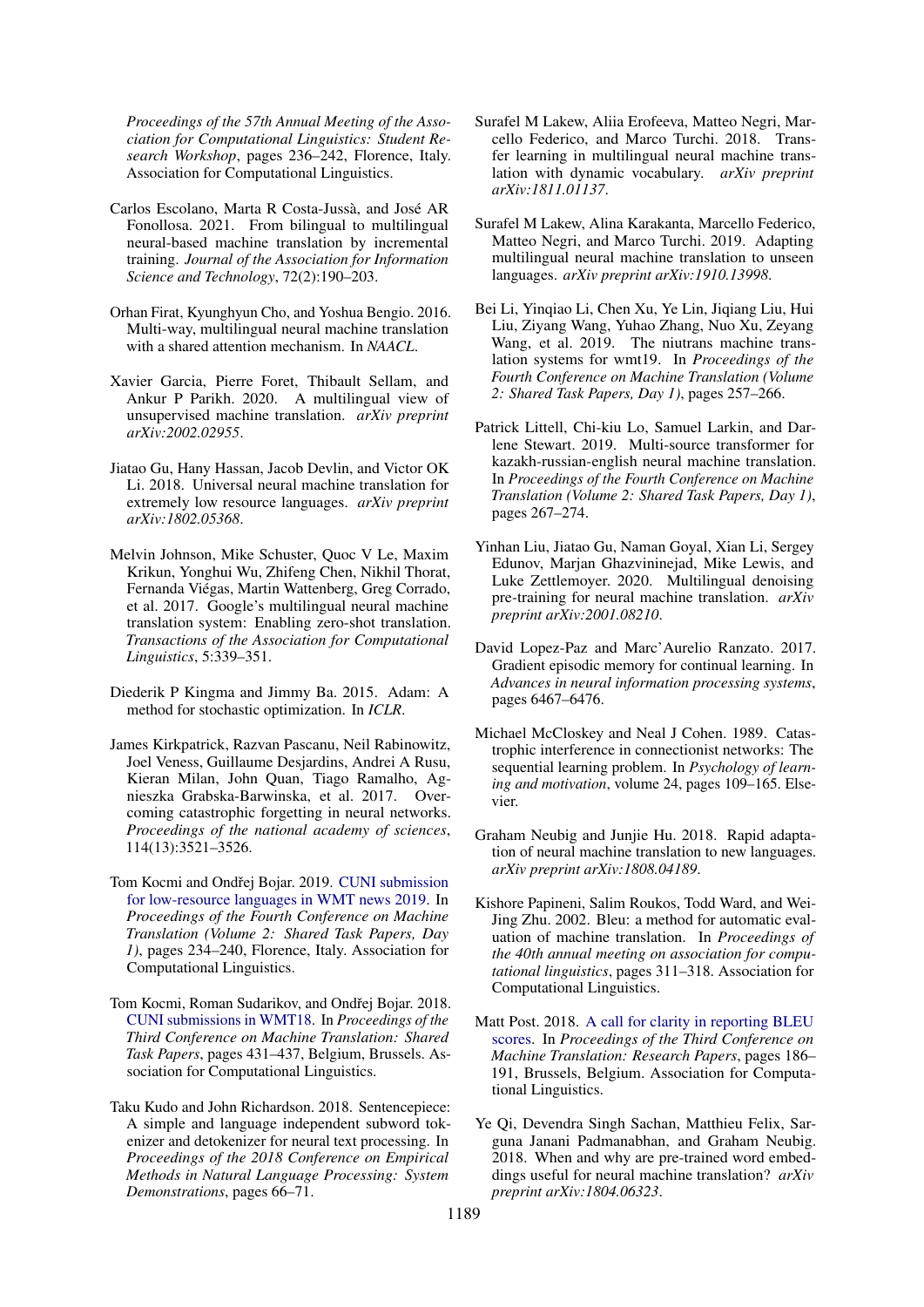- <span id="page-6-1"></span>Sylvestre-Alvise Rebuffi, Alexander Kolesnikov, Georg Sperl, and Christoph H Lampert. 2017. icarl: Incremental classifier and representation learning. In *Proceedings of the IEEE conference on Computer Vision and Pattern Recognition*, pages 2001–2010.
- <span id="page-6-0"></span>Mark Bishop Ring. 1994. *Continual learning in reinforcement environments*. Ph.D. thesis, University of Texas at Austin Austin, Texas 78712.
- <span id="page-6-8"></span>Rico Sennrich, Barry Haddow, and Alexandra Birch. 2015a. Improving neural machine translation models with monolingual data. *arXiv preprint arXiv:1511.06709*.
- <span id="page-6-2"></span>Rico Sennrich, Barry Haddow, and Alexandra Birch. 2015b. Neural machine translation of rare words with subword units. *arXiv preprint arXiv:1508.07909*.
- <span id="page-6-6"></span>Aditya Siddhant, Ankur Bapna, Yuan Cao, Orhan Firat, Mia Chen, Sneha Kudugunta, Naveen Arivazhagan, and Yonghui Wu. 2020. [Leveraging monolingual](https://doi.org/10.18653/v1/2020.acl-main.252) [data with self-supervision for multilingual neural ma](https://doi.org/10.18653/v1/2020.acl-main.252)[chine translation.](https://doi.org/10.18653/v1/2020.acl-main.252) In *Proceedings of the 58th Annual Meeting of the Association for Computational Linguistics*, pages 2827–2835, Online. Association for Computational Linguistics.
- <span id="page-6-7"></span>Kaitao Song, Xu Tan, Tao Qin, Jianfeng Lu, and Tie-Yan Liu. 2019. Mass: Masked sequence to sequence pretraining for language generation. In *International Conference on Machine Learning*, pages 5926–5936.
- <span id="page-6-3"></span>Yuqing Tang, Chau Tran, Xian Li, Peng-Jen Chen, Naman Goyal, Vishrav Chaudhary, Jiatao Gu, and Angela Fan. 2020. Multilingual translation with extensible multilingual pretraining and finetuning. *arXiv preprint arXiv:2008.00401*.
- <span id="page-6-5"></span>Ashish Vaswani, Noam Shazeer, Niki Parmar, Jakob Uszkoreit, Llion Jones, Aidan N Gomez, Łukasz Kaiser, and Illia Polosukhin. 2017. Attention is all you need. In *Advances in neural information processing systems*, pages 5998–6008.
- <span id="page-6-4"></span>Barret Zoph, Deniz Yuret, Jonathan May, and Kevin Knight. 2016. Transfer learning for low-resource neural machine translation. In *Proceedings of the 2016 Conference on Empirical Methods in Natural Language Processing*, pages 1568–1575.

# A Appendix

# A.1 Data statistics and details

We outline the counts, domains, test set, and BLEU scores of our original translation model on the 24 languages in Table [6.](#page-8-0) We do the same for the unseen languages in Table [7.](#page-8-1) All the Paracrawl data is from v6.0.

# A.2 Adaption schemes

We now explain in detail our configurations:

Monolingual data for a single language In this case, we compute the probabilities following the temperature-based sampling scheme that we would have obtained had we computed with this data in the first place. Then we proceed to set the sampling probability of the new monolingual to 30% and rescale the remaining probabilities so that they add up to 1.

Monolingual data for a single language coupled with back-translation In order to properly utilize back-translation, we first train the model for 10k step in the same fashion as the previous paragraph. Then, we use offline backtranslation on the new monolingual data to generate pseudo-parallel data. We then treat this data as authentic and include it in the model. We set the sampling probability of the pseudo-parallel data to be 10%, we reset the sampling probability of the monolingual data to 10%, and rescale the rest so that they sum up to 1. We then continue training for an additional 20k steps, amounting to a total of 30k steps.

Monolingual & parallel data for a single language We multiply the probabilities of the new parallel data by a factor of 10, set the sampling probability of the monolingual data to 10% then rescale the reamining probabilities so that they are normalized. We then train for 15k steps.

Monolingual & parallel data for all four languages We do not use the same scaling as before, since this would aggressively undersample the original language pairs. Instead, we first average the total probabilities for the new parallel data, multiply it by 5 and then assign this probability to each of the parallel datasets. We then fix the probability of sampling the new monolingual datasets to be 5% each. We then train for 30k steps

# A.3 Token overlap analysis

We first verify that the results in Table 1 apply for different vocabulary sizes. We compute analogous tables for vocabulary size of 32k and 128k tokens in Table [4](#page-7-0) and [5](#page-7-1) respectively.

Next, we examine which tokens are lost during the vocabulary substitution. Since the Sentencepiece library does not provide an easy way to acquire frequency scores for BPE models after training, we instead use the order of the tokens as a proxy for the relative ranking obtained by sorting the tokens by frequency. For each language, we produce violin plots for the indices in the original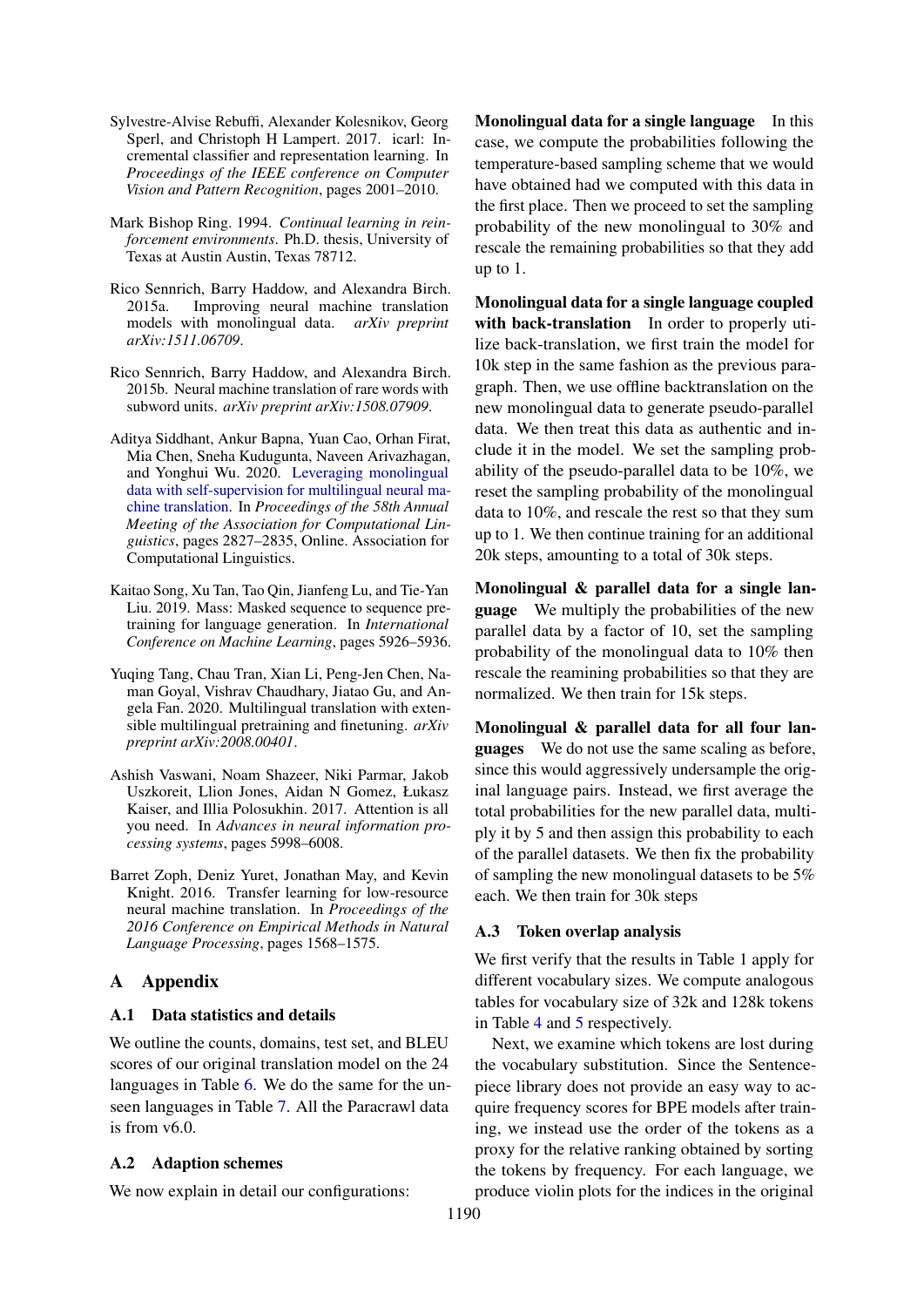<span id="page-7-0"></span>

| # languages<br>in base model | bn    | pl    | kk    | ps    | $bn + pl + kk + ps$ |
|------------------------------|-------|-------|-------|-------|---------------------|
|                              | 53.3% | 49.3% | 48.4% | 47.7% | 22.8%               |
| 5                            | 83.0% | 81.1% | 81.6% | 78.0% | 51.9%               |
| 10                           | 89.7% | 87.4% | 88.9% | 85.6% | 65.1%               |
| 15                           | 92.8% | 92.1% | 90.2% | 88.9% | 72.1%               |
| 20                           | 94.7% | 90.3% | 92.9% | 92.2% | 79.0%               |
| 24                           | 95.6% | 95.3% | 95.5% | 93.2% | 83.8%               |

Table 4: Token overlap between vocabularies (consisting of 32k tokens) before & after the inclusion of a new language.

<span id="page-7-1"></span>

| # languages<br>in base model | hn    | рl    | kk    | ps    | $bn + pl + kk + ps$ |
|------------------------------|-------|-------|-------|-------|---------------------|
|                              | 53.5% | 45.1% | 43.5% | 47.2% | 21.1%               |
| 5                            | 85.1% | 80.7% | 81.6% | 81.7% | 54.0%               |
| 10                           | 91.0% | 87.5% | 89.3% | 88.4% | 67.4%               |
| 15                           | 93.6% | 91.8% | 91.4% | 91.5% | 74.6%               |
| 20                           | 95.1% | 90.3% | 93.3% | 93.5% | 79.4%               |
| 24                           | 95.5% | 94.2% | 95.4% | 93.9% | 82.8%               |

Table 5: Token overlap between vocabularies (consisting of 128k tokens) before & after the inclusion of a new language.

vocabulary which are not in the adapted vocabulary for that language in Figure [3.](#page-8-2)

Critically, we observe that most of the tokens lost are towards the end of spectrum, suggesting that the model is mostly discarding infrequent tokens. Notably, it cannot discard the tail due to our requirement of full character coverage, which introduces a variety of rare Unicode characters as tokens that reside in the tail.